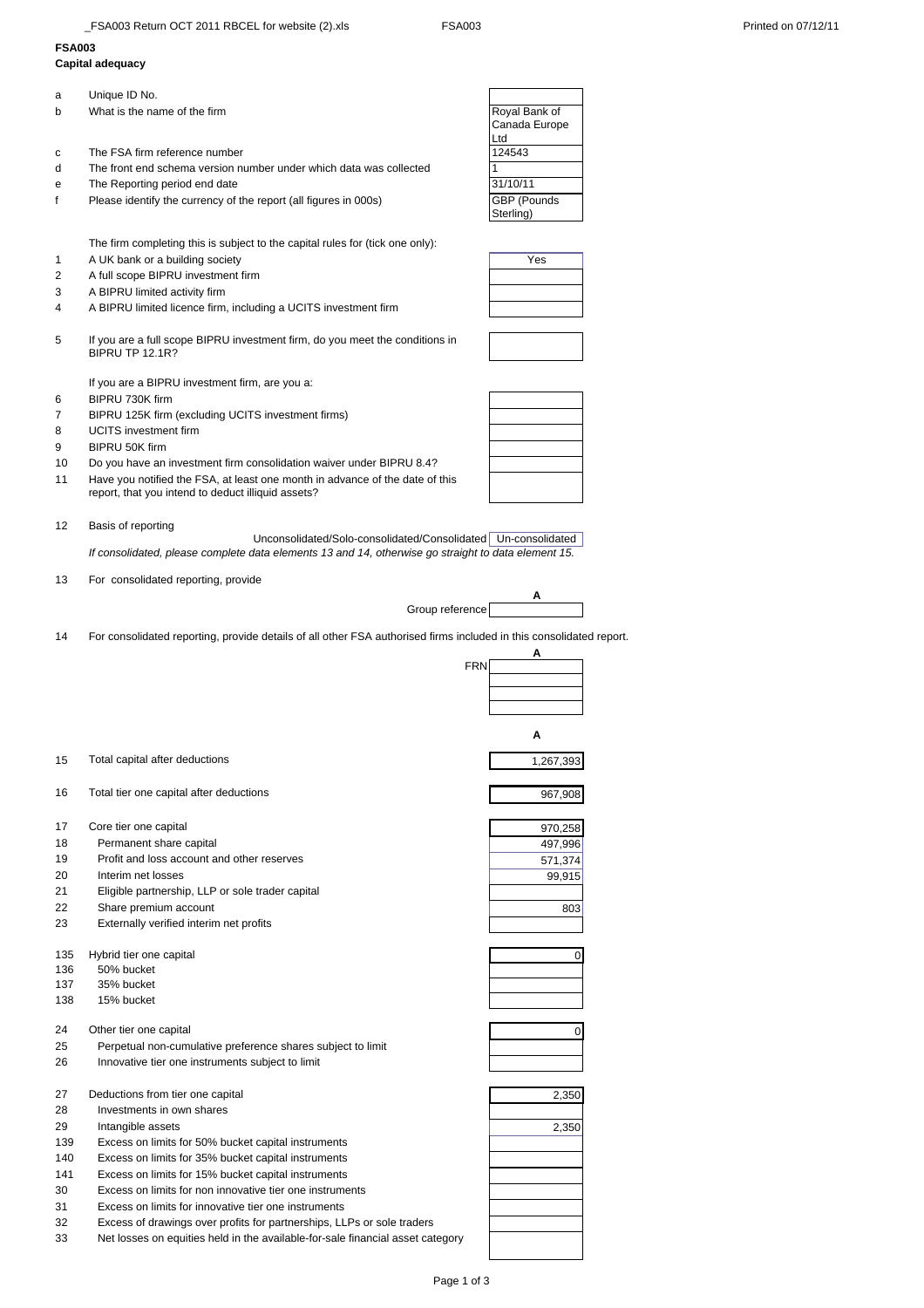|          |                                                                                                                            | Α              |
|----------|----------------------------------------------------------------------------------------------------------------------------|----------------|
| 34       | Material holdings                                                                                                          |                |
| 35       | Total tier two capital after deductions                                                                                    | 299,485        |
| 36       | Upper tier two capital                                                                                                     | 0              |
| 37       | Excess on limits for tier one capital transferred to upper tier two capital                                                |                |
| 38       | Upper tier two capital instruments                                                                                         |                |
| 39       | <b>Revaluation reserve</b>                                                                                                 |                |
| 40       | General/collective provisions                                                                                              |                |
| 41       | Surplus provisions                                                                                                         |                |
| 42       | Lower tier two capital                                                                                                     | 299,485        |
| 43       | Lower tier two capital instruments                                                                                         | 299,485        |
| 44       | Excess on limits for lower tier two capital                                                                                | 0              |
| 45       | Deductions from tier two capital                                                                                           | 0              |
| 46       | Excess on limits for tier two capital                                                                                      |                |
| 47       | Other deductions from tier two capital                                                                                     |                |
| 48       | Deductions from total of tiers one and two capital                                                                         | 0              |
| 49       | Material holdings                                                                                                          |                |
| 50       | Expected loss amounts and other negative amounts                                                                           |                |
| 51       | Securitisation positions                                                                                                   |                |
| 52       | Qualifying holdings                                                                                                        |                |
| 53       | Contingent liabilities                                                                                                     |                |
| 54       | Reciprocal cross-holdings                                                                                                  | 0              |
| 55<br>56 | Investments that are not material holdings or qualifying holdings<br>Connected lending of a capital nature                 |                |
| 57       | Total tier one capital plus tier two capital after deductions                                                              | 1,267,393      |
|          |                                                                                                                            |                |
| 58       | Total tier three capital                                                                                                   | 0              |
| 59       | Excess on limits for total tier two capital transferred to tier three capital                                              | 0              |
| 60       | Short term subordinated debt                                                                                               |                |
| 61       | Net interim trading book profit and loss                                                                                   | 0              |
| 62       | Excess on limit for tier three capital                                                                                     |                |
| 63       | Unused but eligible tier three capital (memo)                                                                              | $\overline{0}$ |
| 64       | Total capital before deductions                                                                                            | 1,267,393      |
| 65       | Deductions from total capital                                                                                              | 0              |
| 66       | Excess trading book position                                                                                               |                |
| 67       | Illiquid assets                                                                                                            |                |
| 68       | Free deliveries                                                                                                            |                |
| 69       | Base capital resources requirement                                                                                         | 4,312          |
| 70       | Total variable capital requirement                                                                                         | 505,985        |
| 71       | Variable capital requirement for UK banks and building societies                                                           | 505,985        |
| 72       | Variable capital requirement for full scope BIPRU investment firms                                                         |                |
| 73       | Variable capital requirement for BIPRU limited activity firms                                                              |                |
| 74       | Variable capital requirement for BIPRU limited licence firms                                                               |                |
| 75       | Variable capital requirement for UCITS investment firms                                                                    |                |
| 76       | Variable capital requirements to be met from tier one and tier two capital                                                 | 305,240        |
| 77       | Total credit risk capital component                                                                                        | 78,509         |
| 78       | Credit risk for firms not calculated under BIPRU 3 or 4 for UK consolidation group                                         |                |
|          | reporting                                                                                                                  |                |
| 79       | Credit risk capital requirements under the standardised approach                                                           | 78,509         |
| 80       | Credit risk capital requirements under the IRB approach                                                                    |                |
| 81       | Under foundation IRB approach                                                                                              |                |
| 82       | Retail IRB                                                                                                                 |                |
| 83<br>84 | Under advanced IRB approach<br>Other IRB exposures classes                                                                 |                |
|          |                                                                                                                            |                |
| 85       | Total operational risk capital requirement<br>Operational risk for firms not calculated under BIPRU 6 for UK consolidation | 57,026         |
| 86       | group reporting                                                                                                            |                |
| 87       | Operational risk basic indicator approach                                                                                  | 57,026         |
| 88       | Operational risk standardised/alternative standardised approaches                                                          |                |
| 89       | Operational risk advanced measurement approaches                                                                           |                |
|          |                                                                                                                            |                |
| 90       | Reduction in operational risk capital requirement under BIPRU TP 12.1                                                      |                |